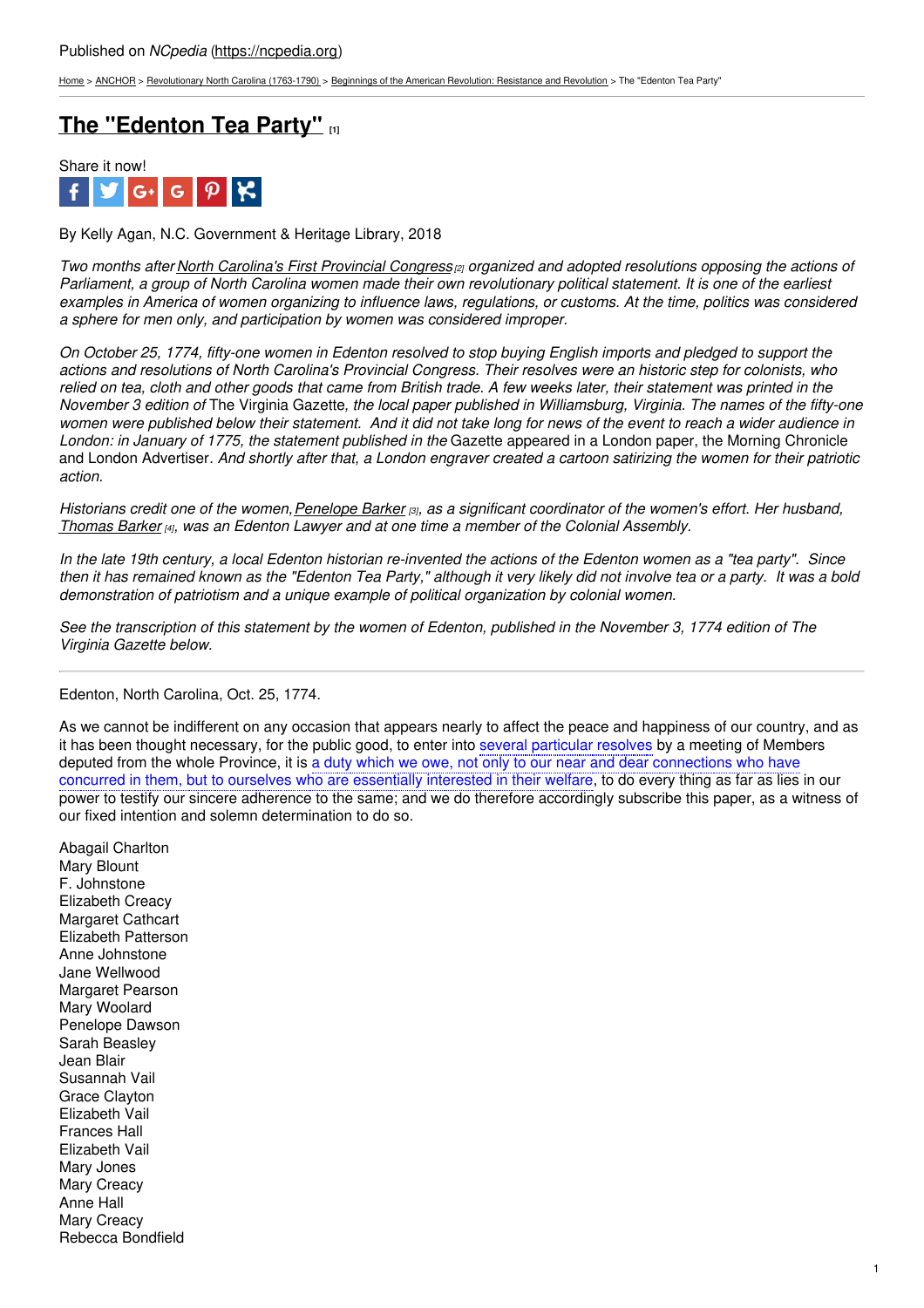### Ruth Benbury Sarah Littlejohn Sarah Howcott Penelope Barker

Sarah Hoskins Elizabeth P. Ormond Mary Littledle M. Payne Sarah Valentine Elizabeth Johnston Elizabeth Cricket Mary Bonner Elizabeth Green Lydia Bonner Mary Ramsay Sarah Howe Anne Horniblow Lydia Bennet Mary Hunter M a rio n W ells Tresia Cunningham Anne Anderson Elizabeth Roberts Sarah Mathews Elizabeth Roberts Anne Haughton Elizabeth Roberts Elizabeth Beasly

### **User Tags:**

[American](https://ncpedia.org/category/user-tags/american) Revolution [5] <u>[C](https://ncpedia.org/category/user-tags/chowan-county)howan County</u> [6] <u>[civil](https://ncpedia.org/category/user-tags/civil) disobedience  $_{\rm [7]}$ </u> <u>[E](https://ncpedia.org/category/user-tags/edenton)denton</u> <sub>[8]</sub> <u>[his](https://ncpedia.org/category/user-tags/history)tory</u> <sub>[9]</sub> <u>North Car[olin](https://ncpedia.org/category/user-tags/north-carolina-5)a [10]</u> <u>North Car[olin](https://ncpedia.org/category/user-tags/north-carolina-6)a History (11)</u> [P](https://ncpedia.org/category/user-tags/page)age [12] <u>S[tu](https://ncpedia.org/category/user-tags/students)dents</u> <sub>[13]</sub> [T](https://ncpedia.org/category/user-tags/teachers)eachers [14] WOMEN<sub>[15]</sub> Crea[tiv](https://ncpedia.org/category/user-tags/creative-commons)e Commons BY-NC-SA [16] **F r o m:** <u>[LEARN](https://ncpedia.org/category/entry-source/learn-nc) NC North Carolina History: A Digital Textbook $_{[17]}$ </u> **C o p y rig h t D a t e:** 2009 **People:**



**Pla c e s:**

**Pen[elo](https://ncpedia.org/biography/barker-penelope)pe Barker** [3]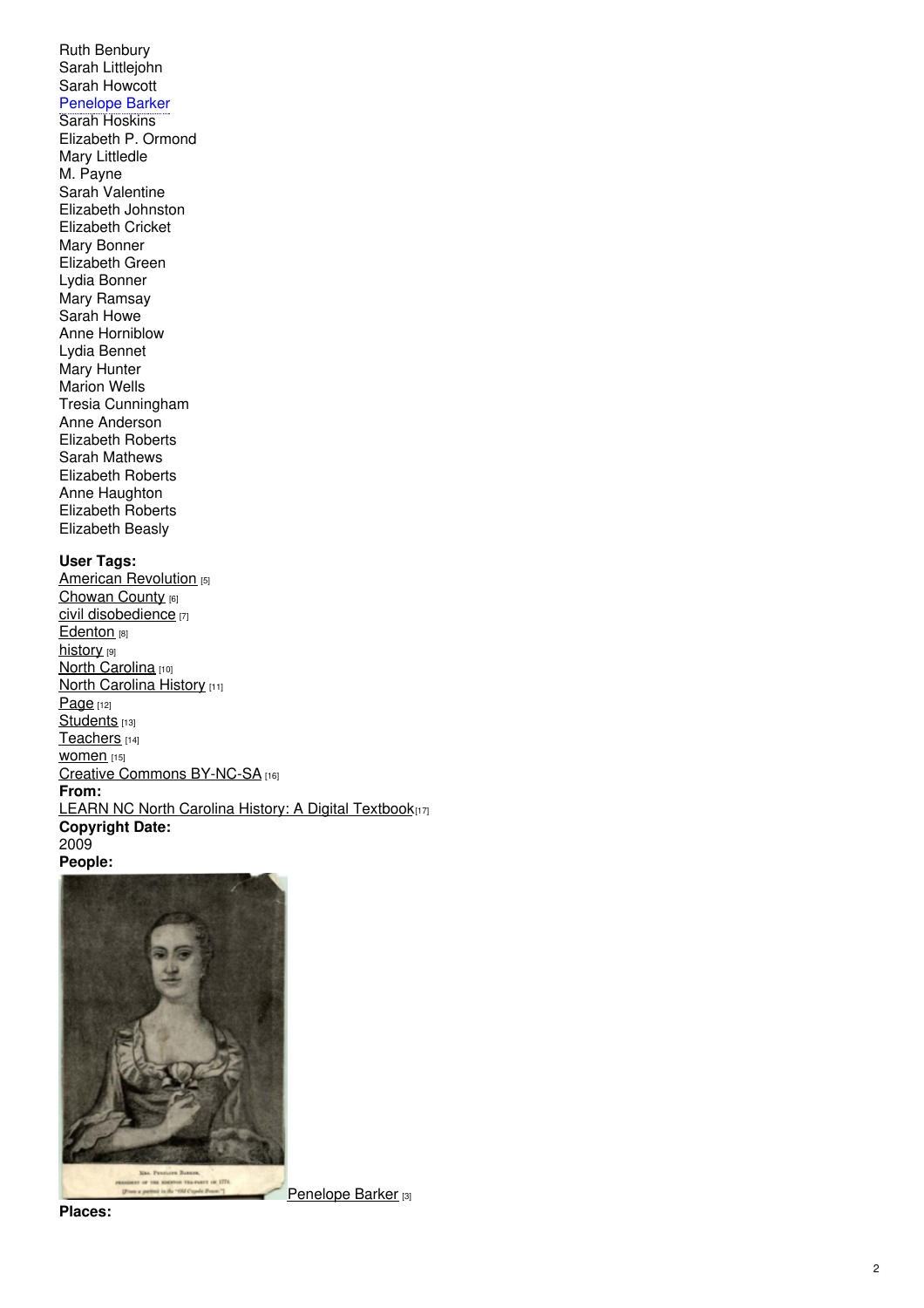

**For Teachers:**

[Edenton](https://ncpedia.org/edenton) [18]

# CAROLINA **PUBLIC HUMANITIES**

## **Connecting People Through Ideas**

Party [19]

Lesson Plan: You're Invited! The [Edenton](https://database.civics.unc.edu/wp-content/uploads/sites/31/2012/05/EdentonTeaParty.pdf) Tea



[20]Lesson Plan: Abigail Adams and ["Remember](http://americainclass.org/abigail-adams-and-remember-the-ladies/)

the Ladies" [21] **Related Topics:**

- Women in the American [Revolution](https://www.ncpedia.org/women-part-3-women-revolutionary-er) [22]
- Women and Politics in the Era of the American [Revolution](https://oxfordre.com/americanhistory/view/10.1093/acrefore/9780199329175.001.0001/acrefore-9780199329175-e-216)<sup>[23]</sup>

**Primary Sources:**